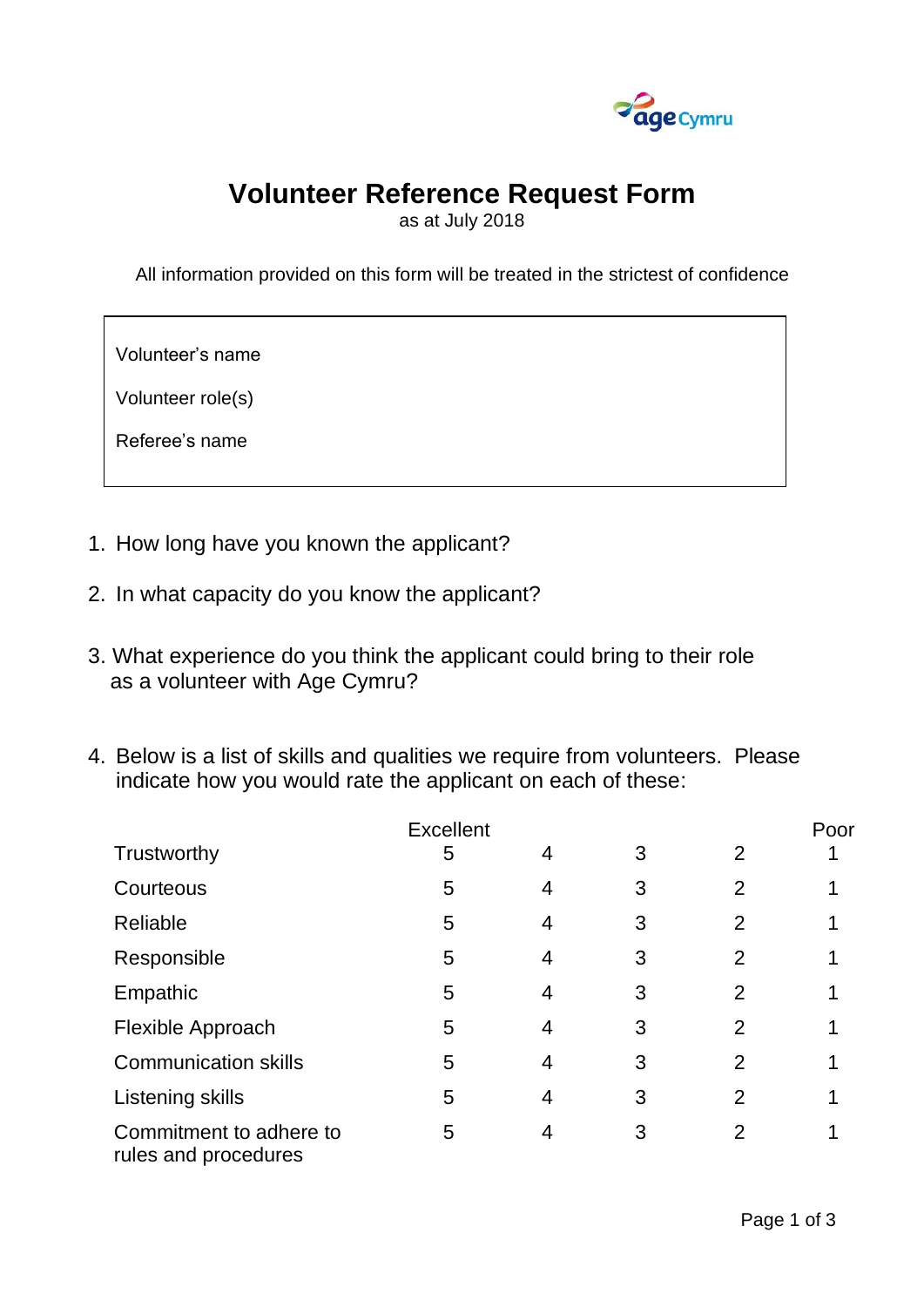- 6. If you have scored the applicant below 3, or you have been unable to score them, on any of the above please provide further information about why.
- 7. Please comment on the applicant's suitability and character for this volunteering opportunity.

**Signed: Date:**

All information provided on this form will be treated with the strictest confidence. However, under the Data Protection Act 2018, this information may be shared with the volunteer.

GDPR Statement:

*We'd like to keep you informed about our vital work. Please tick or circle the areas you're interested in: Arts [ ] Campaigns [ ] Events [ ] Fundraising [ ] Information and Advice [ ] Policy/Public Affairs [ ] Physical Activity [ ] Volunteering [ ]*

*Would you like to hear from us, please tick or circle - by post [ ] email [ ] telephone [ ] all [ ]*

*You can unsubscribe at any time. Call 029 2043 1555 email [unsubscribe@agecymru.org.uk](mailto:unsubscribe@agecymru.org.uk) or tick / circle this box [ ]*

*Your details will be kept on a secure database and we will not share your details with any organisations unless required by law.*

*Hoffem eich diweddaru am ein gwaith hanfodol. Ticiwch neu rhowch gylch yn y meysydd sydd o ddiddordeb i chi: Celfyddydau [ ] Ymgyrchoedd [ ] Digwyddiadau [ ] Codi Arian [ ] Gwybodaeth a Chyngor [ ] Polisi/Materion Cyhoeddus [ ] Ymarfer Corff [ ] Gwirfoddoli [ ]*

*A hoffech i ni gysylltu â chi, ticiwch neu rhowch gylch – drwy'r post [ ] e-bost [ ] ffôn [ ] pob un [ ]*